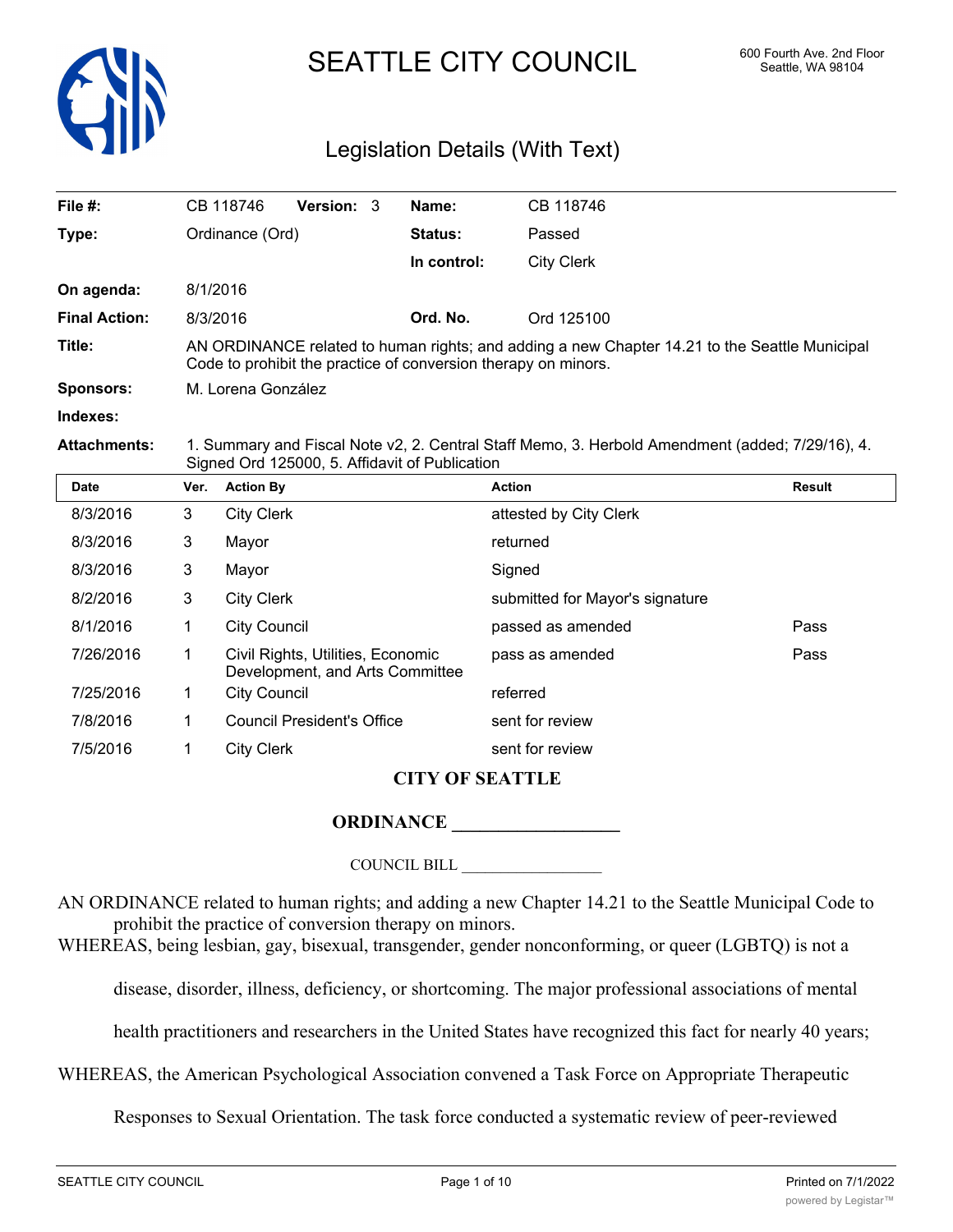journal literature on sexual orientation change efforts, and issued a report in 2009. The task force concluded that sexual orientation change efforts can pose critical health risks to lesbian, gay, and bisexual people, including confusion, depression, guilt, helplessness, hopelessness, shame, social withdrawal, suicidality, substance abuse, stress, disappointment, self-blame, decreased self-esteem and authenticity to others, increased self-hatred, hostility and blame toward parents, feelings of anger and betrayal, loss of friends and potential romantic partners, problems in sexual and emotional intimacy, sexual dysfunction, high-risk sexual behaviors, a feeling of being dehumanized and untrue to self, a loss of faith, and a sense of having wasted time and resources;

- WHEREAS, the American Psychological Association issued a resolution on Appropriate Affirmative Responses to Sexual Orientation Distress and Change Efforts in 2009, which states that it "advises parents, guardians, young people, and their families to avoid sexual orientation change efforts that portray homosexuality as a mental illness or developmental disorder and to seek psychotherapy, social support, and educational services that provide accurate information on sexual orientation and sexuality, increase family and school support, and reduce rejection of sexual minority youth";
- WHEREAS, the American Academy of Pediatrics in 1993 published an article in its journal, Pediatrics, stating: "Therapy directed at specifically changing sexual orientation is contraindicated, since it can provoke guilt and anxiety while having little or no potential for achieving changes in orientation";
- WHEREAS, the American School Counselor Association issued a position statement in 2014 which states that: "It is not the role of the professional school counselor to attempt to change a student's sexual orientation or gender identity. Professional school counselors do not support efforts by licensed mental health professionals to change a student's sexual orientation or gender as these practices have been proven ineffective and harmful";
- WHEREAS, the American Psychoanalytic Association issued a position statement in June 2012 on attempts to change sexual orientation, gender identity, or gender expression, and in it the Association states: "As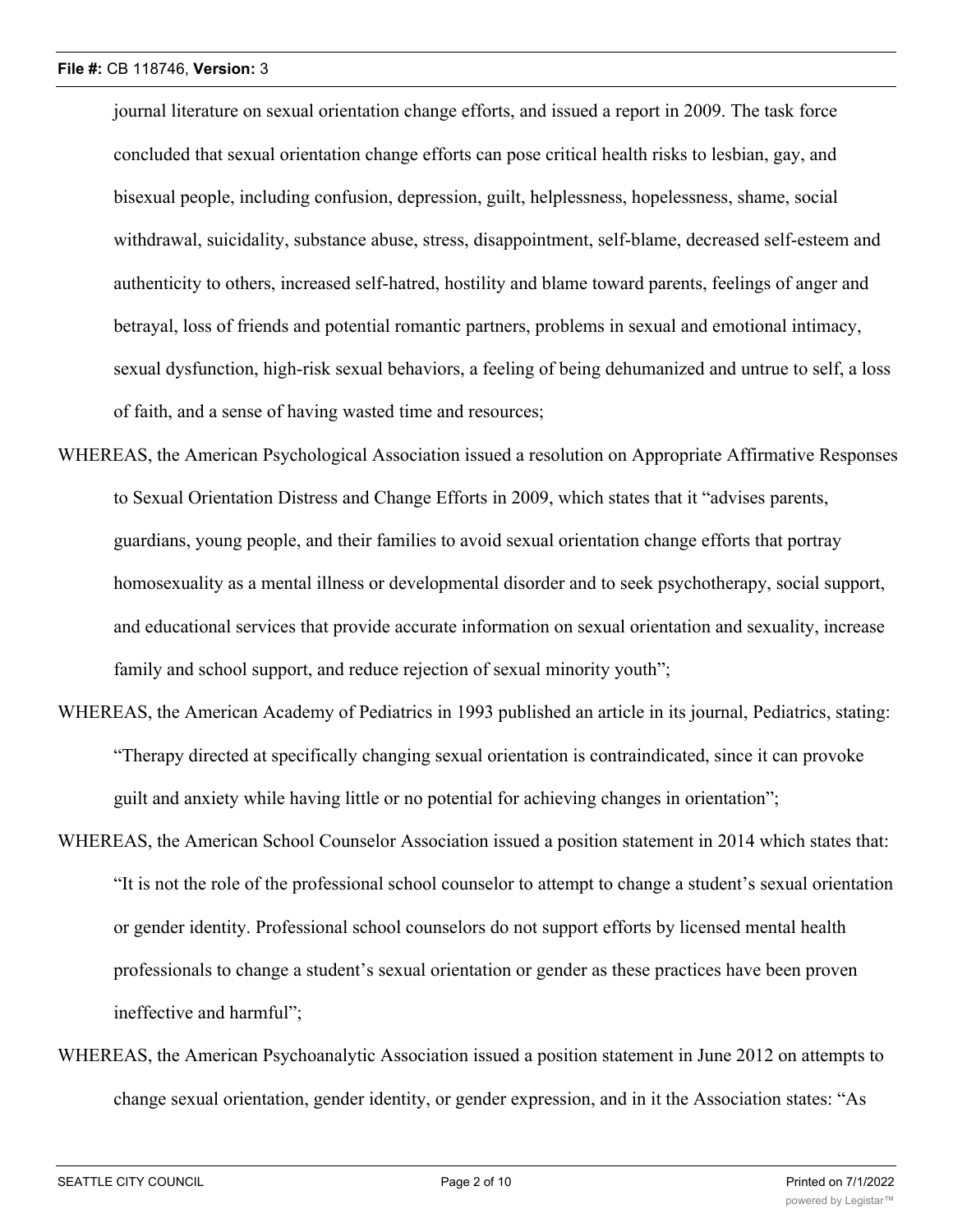with any societal prejudice, bias against individuals based on actual or perceived sexual orientation, gender identity or gender expression negatively affects mental health, contributing to an enduring sense of stigma and pervasive self-criticism through the internalization of such prejudice"; and "Psychoanalytic technique does not encompass purposeful attempts to 'convert,' 'repair,' change or shift an individual's sexual orientation, gender identity or gender expression. Such directed efforts are against fundamental principles of psychoanalytic treatment and often result in substantial psychological pain by reinforcing damaging internalized attitudes";

- WHEREAS, the American Academy of Child and Adolescent Psychiatry in 2012 published an article in its journal, Journal of the American Academy of Child and Adolescent Psychiatry, stating: "Clinicians should be aware that there is no evidence that sexual orientation can be altered through therapy, and that attempts to do so may be harmful. There is no empirical evidence adult homosexuality can be prevented if gender nonconforming children are influenced to be more gender conforming. Indeed, there is no medically valid basis for attempting to prevent homosexuality, which is not an illness. On the contrary, such efforts may encourage family rejection and undermine self-esteem, connectedness and caring, important protective factors against suicidal ideation and attempts. Given that there is no evidence that efforts to alter sexual orientation are effective, beneficial or necessary, and the possibility that they carry the risk of significant harm, such interventions are contraindicated";
- WHEREAS, the Pan American Health Organization, a regional office of the World Health Organization, issued a statement in 2012 stating: "These supposed conversion therapies constitute a violation of the ethical principles of health care and violate human rights that are protected by international and regional agreements." The organization also noted that conversion therapies "lack medical justification and represent a serious threat to the health and well-being of affected people";
- WHEREAS, the American College of Physicians wrote a position paper in 2015 stating: "The College opposes the use of 'conversion,' 'reorientation,' or 'reparative' therapy for the treatment of LGBT persons. . . .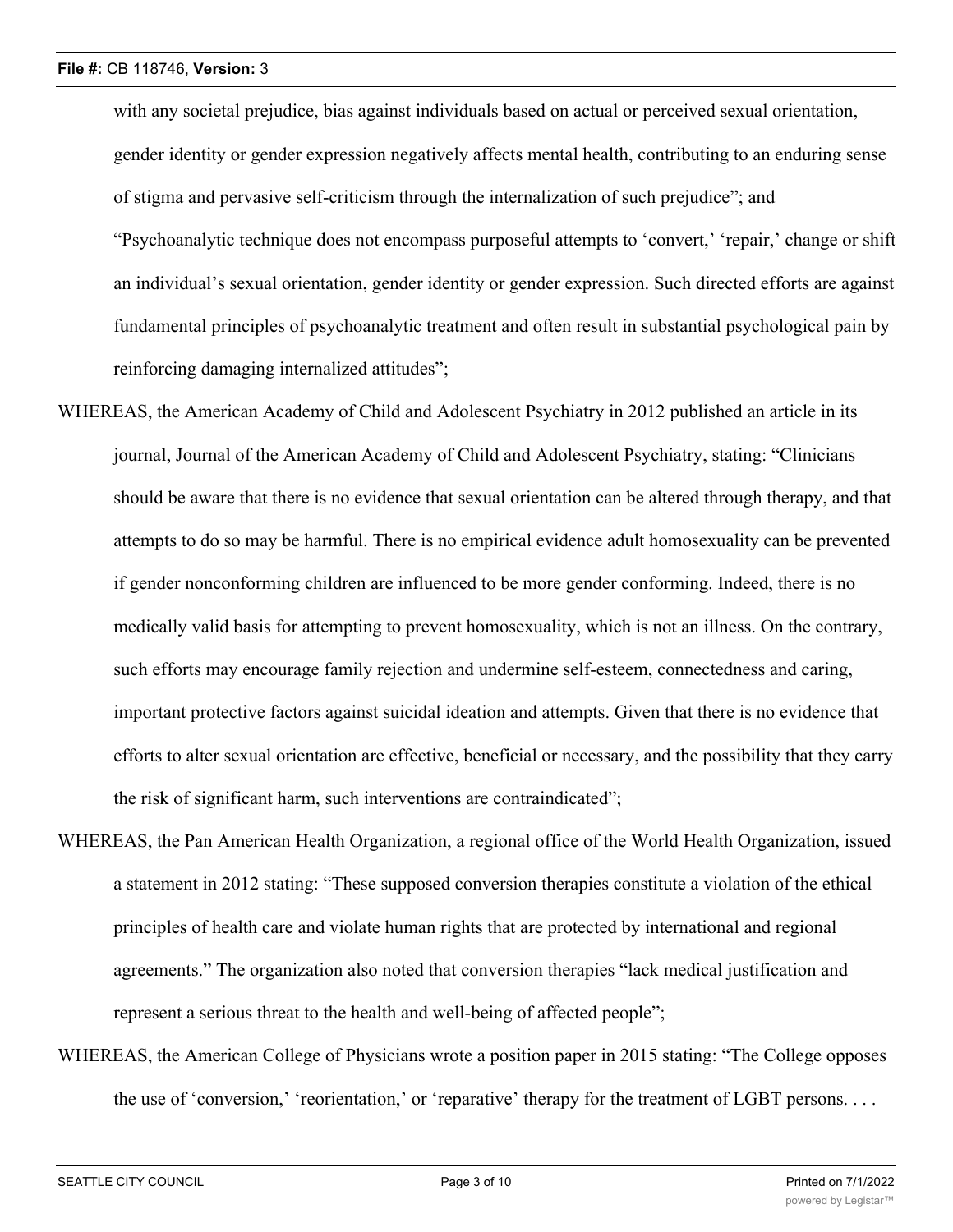Available research does not support the use of reparative therapy as an effective method in the treatment of LGBT persons. Evidence shows that the practice may actually cause emotional or physical harm to LGBT individuals, particularly adolescents or young persons";

- WHEREAS, minors who experience family rejection based on their sexual orientation face especially serious health risks. In one study, lesbian, gay, and bisexual youth who reported higher levels of family rejection during adolescence were 8.4 times more likely to report having attempted suicide, 5.9 times more likely to report high levels of depression, 3.4 times more likely to use illegal drugs, and 3.4 times more likely to report having engaged in unprotected sexual intercourse compared with peers from families that reported no or low levels of family rejection;
- WHEREAS, the LGBTQ community still faces threats to their physical safety, economic security, and overall well-being;
- WHEREAS, The City of Seattle has a compelling interest in protecting the physical and psychological wellbeing of minors, including LGBTQ youth, and in protecting its minors against exposure to serious harms caused by conversion therapy, NOW, THEREFORE,

#### **BE IT ORDAINED BY THE CITY OF SEATTLE AS FOLLOWS:**

Section 1. A new Chapter 14.21 is added to the Seattle Municipal Code as follows:

#### **Chapter 14.21 THE USE OF CONVERSION THERAPY ON MINORS**

#### **14.21.010 Findings**

Due to the serious harms to minors caused by conversion therapy or reparative therapy, it is false and deceptive under Section 7.08.030 to advertise that a provider provides conversion therapy or reparative therapy to minors.

### **14.21.020 Purpose**

This Chapter 14.21 is an exercise of police power of the City for the public safety, health, and welfare; and its provisions shall be liberally construed to accomplish that purpose. The purpose of this Chapter 14.21 is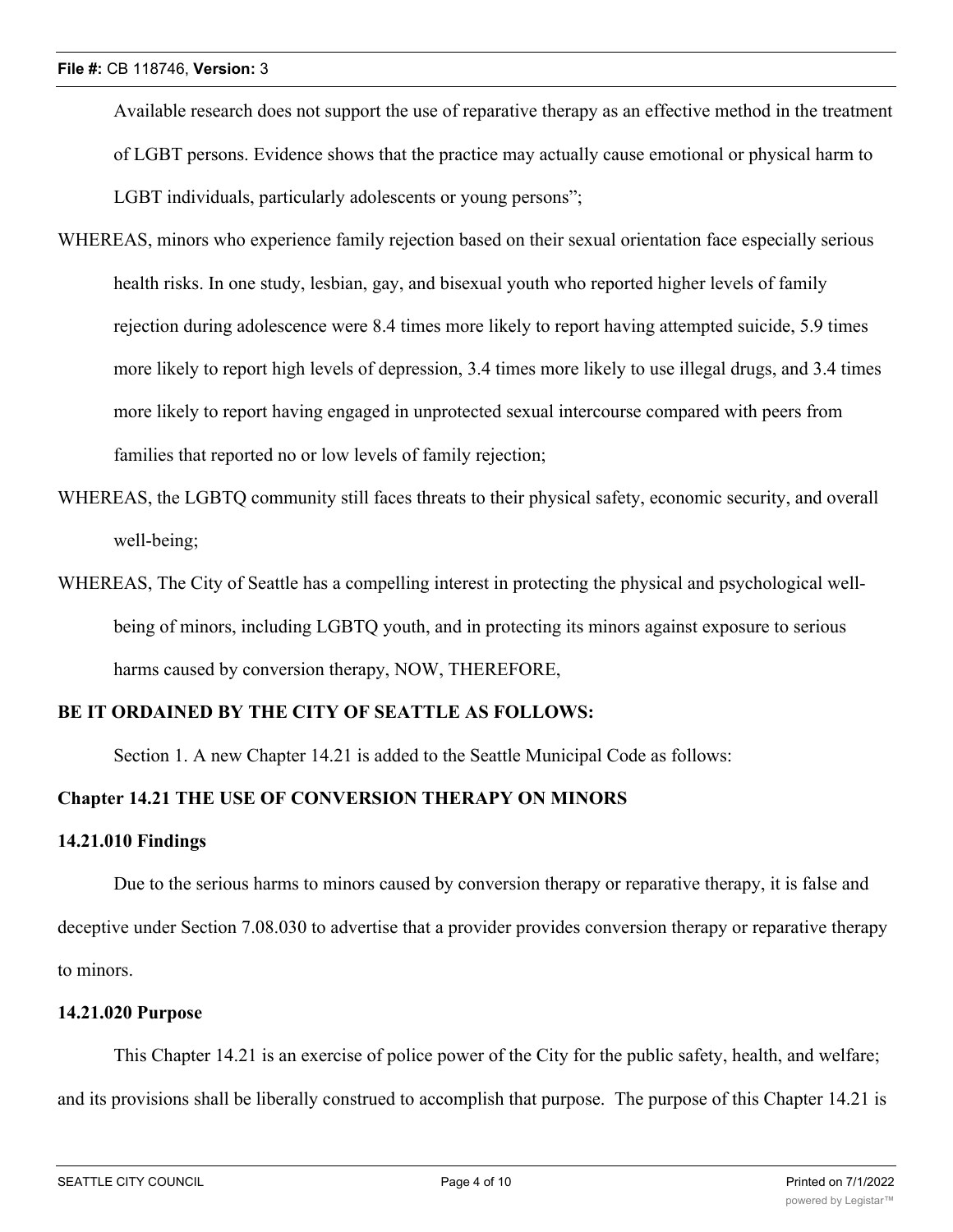to protect the physical and psychological well-being of minors, including lesbian, gay, bisexual, and transgender youth, from exposure to the serious harms caused by conversion therapy.

#### **14.21.030 Definitions**

"City" means the City of Seattle.

"Conversion therapy" or "reparative therapy" means any practices or treatments that seek to change an individual's sexual orientation or gender identity, including efforts to change behaviors or gender expressions or to eliminate or reduce sexual or romantic attractions or feelings toward individuals of the same gender. Conversion therapy shall not include counseling that provides support and assistance to a person undergoing gender transition, or counseling that provides acceptance, support, and understanding of a person or facilitates a person's coping, social support, and development, including sexual orientation-neutral interventions to prevent or address unlawful conduct or unsafe sexual practices, as long as such counseling does not seek to change sexual orientation or gender identity.

"Department" means the Seattle Office for Civil Rights.

"Director" means the Director of the Seattle Office for Civil Rights or the Director's designee.

"Provider" means any licensed medical or mental health professional including but not limited to licensed mental health counselors, mental health counselor associates, marriage and family therapists, marriage and family therapist associates, social workers, and social worker associates, and any physicians, psychologists, psychotherapist, certified chemical dependency professionals, certified chemical dependency professional trainees, counselors, certified counselors, and certified advisers.

"Minor" means any person under 18 years of age.

#### **14.21.040 Conversion therapy prohibited**

It is a violation for any provider to provide conversion therapy or reparative therapy to a minor, regardless of whether the provider receives compensation in exchange for such services.

#### **14.21.050 Enforcement**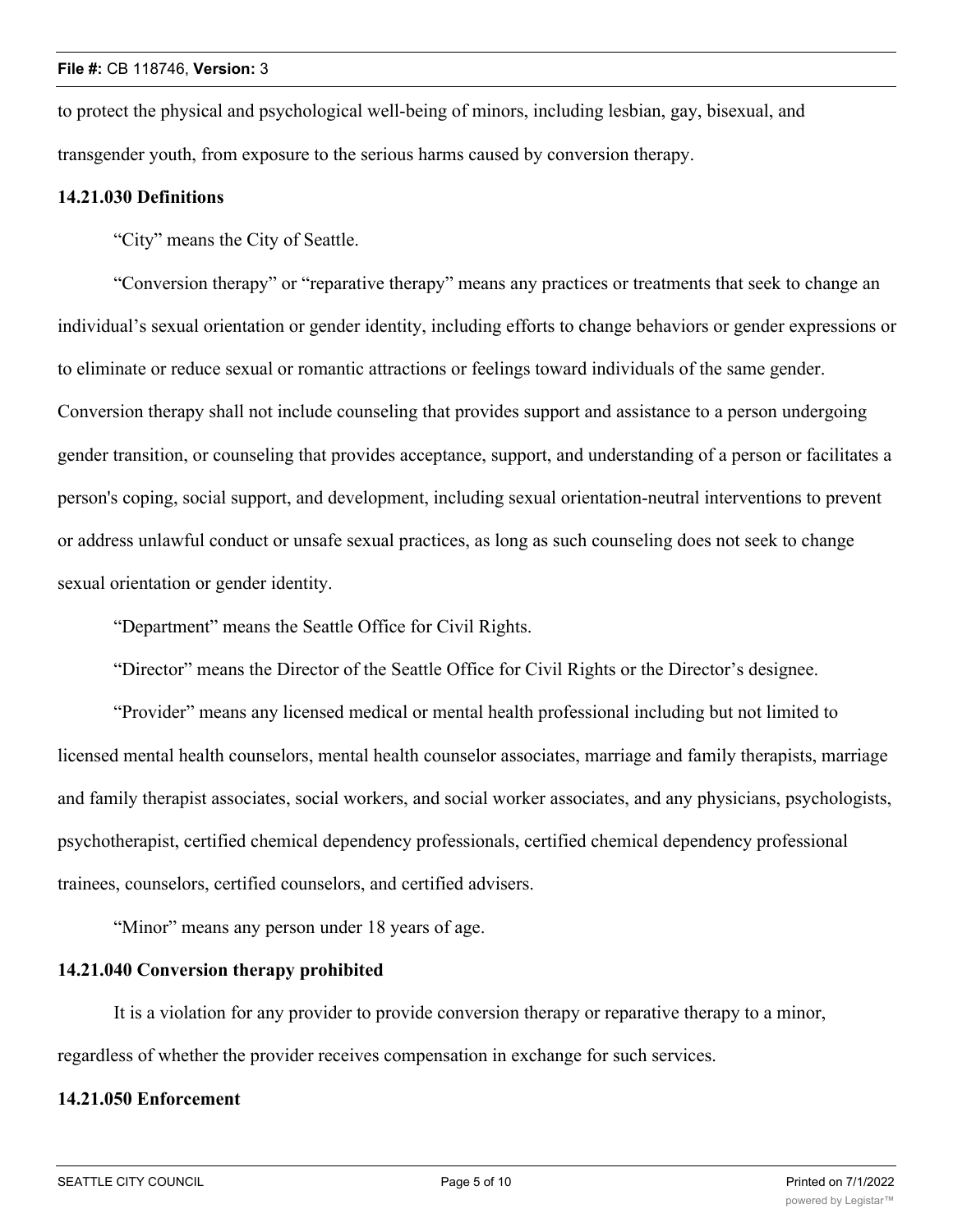#### **File #:** CB 118746, **Version:** 3

A. Powers and duties. The Director shall investigate alleged violations of this Chapter 14.21 and has such powers and duties in the performance of these functions as are defined in this Chapter 14.21 and otherwise necessary and proper in the performance of the same and provided for by law. The Director of the Department is authorized to adopt and promulgate rules to implement the provisions of this Chapter 14.21 pursuant to the Administrative Code, Chapter 3.02.

B. Reporting and investigation of violations. The Director shall investigate any violations of this Chapter 14.21.

1. Individual reporting of a violation of this Chapter 14.21 should include a statement of the date, location, and provider or providers responsible for such violation.

2. The Director shall keep confidential, to the maximum extent permitted by applicable laws, the name and other identifiable information of the person reporting the violation, as well as the name and other personally identifiable information of the involved minor.

C. Advisory Letter

If the Director receives a report of an alleged violation of this Chapter 14.21, the Director may issue a letter notifying the provider that provision of conversion therapy or reparative therapy is prohibited.

D. Civil violations

 The violation or failure to comply with any provision of this Chapter 14.21 shall constitute a civil violation and shall be enforced under the citation provisions set forth in this Section 14.21.050 by the Director.

E. Citation

1. If the Director determines that a violation of this Chapter 14.21 has occurred, the Director shall issue a citation to the provider or providers. The citation shall include the following information: (1) the name and address of the person to whom the citation is issued; (2) the date of the violation; (3) a statement that the person cited must respond to the citation within 15 days after service; (4) the applicable penalty; (5) a statement that a response must be sent to the Hearing Examiner and received not later than 5 p.m. on the day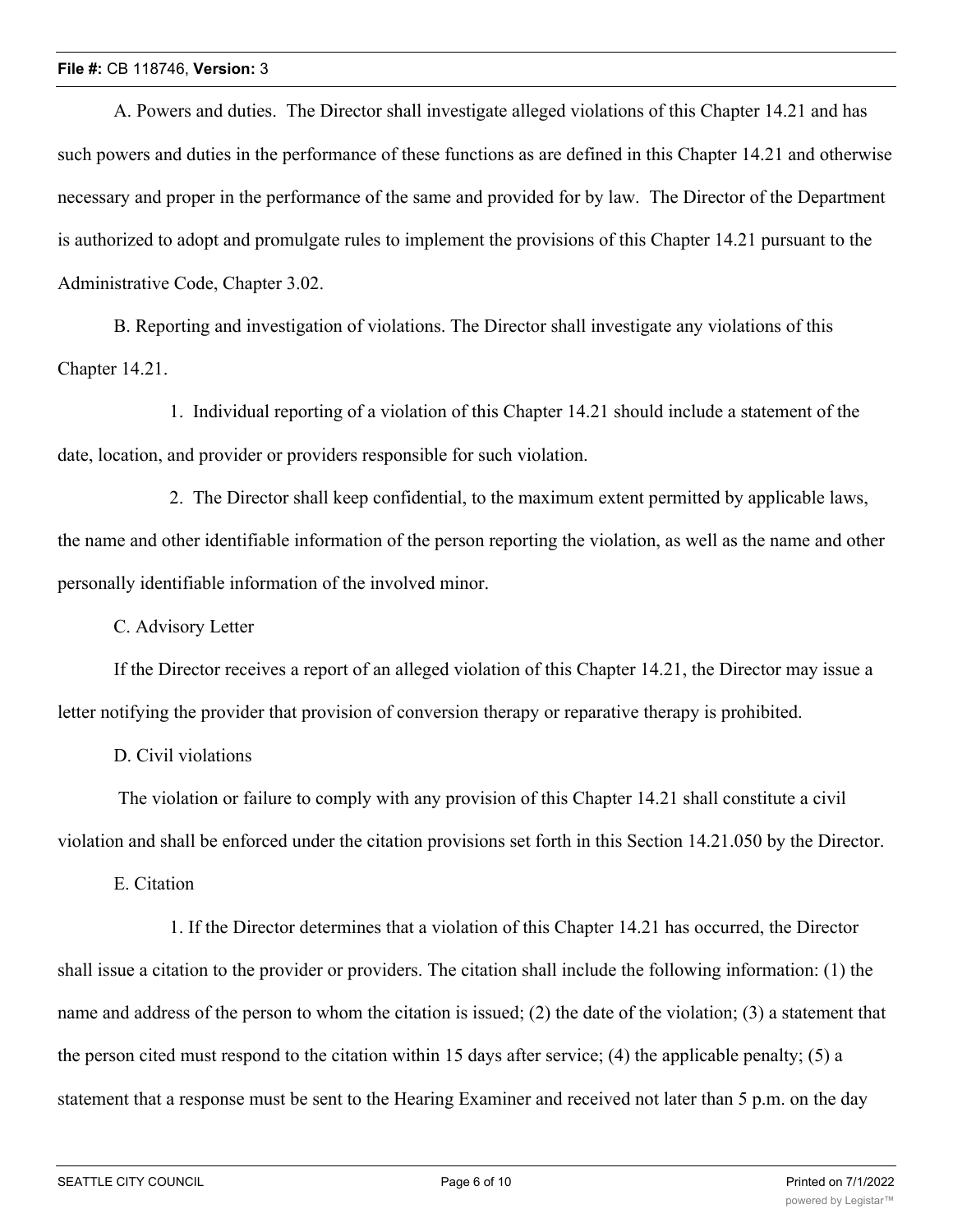#### **File #:** CB 118746, **Version:** 3

the response is due; (6) the name, address, and phone number of the Hearing Examiner where the citation is to be filed; (7) a statement that the citation represents a determination that a violation has been committed by the person named in the citation and that the determination shall be final unless contested as provided in this Chapter 14.21; and (8) a certified statement of the Director's representative, authorized by RCW 9A.72.085, setting forth facts supporting issuance of the citation.

2. The citation may be served by personal service in the manner set forth in RCW 4.28.080 for service of a summons or sent by first class mail, addressed to the last known address of such person(s). Service shall be complete at the time of personal service, or if mailed, on the date of mailing. If a citation sent by first class mail is returned as undeliverable, service may be made by posting the citation at a conspicuous place on the property.

F. Response to citation

A person must respond to a citation in one of the following ways:

1. Paying the amount of the monetary penalty specified in the citation, in which case the record shall show a finding that the person cited committed the violation; or

2. Requesting a contested hearing in writing specifying the reason why the cited violation did not occur or why the person cited is not responsible for the violation, and providing an address to which notice of such hearing may be sent.

A response to a citation must be received by the Office of the Hearing Examiner no later than 15 days after the date the citation is served. When the last day of the appeal period so computed is a Saturday, Sunday, or federal or City holiday, the period shall run until 5 p.m. on the next business day.

G. Failure to respond. If a person fails to respond to a citation within 15 days of service, an order shall be entered by the Hearing Examiner finding that the person cited committed the violation stated in the citation, and assessing the penalty specified in the citation.

H. Contested hearing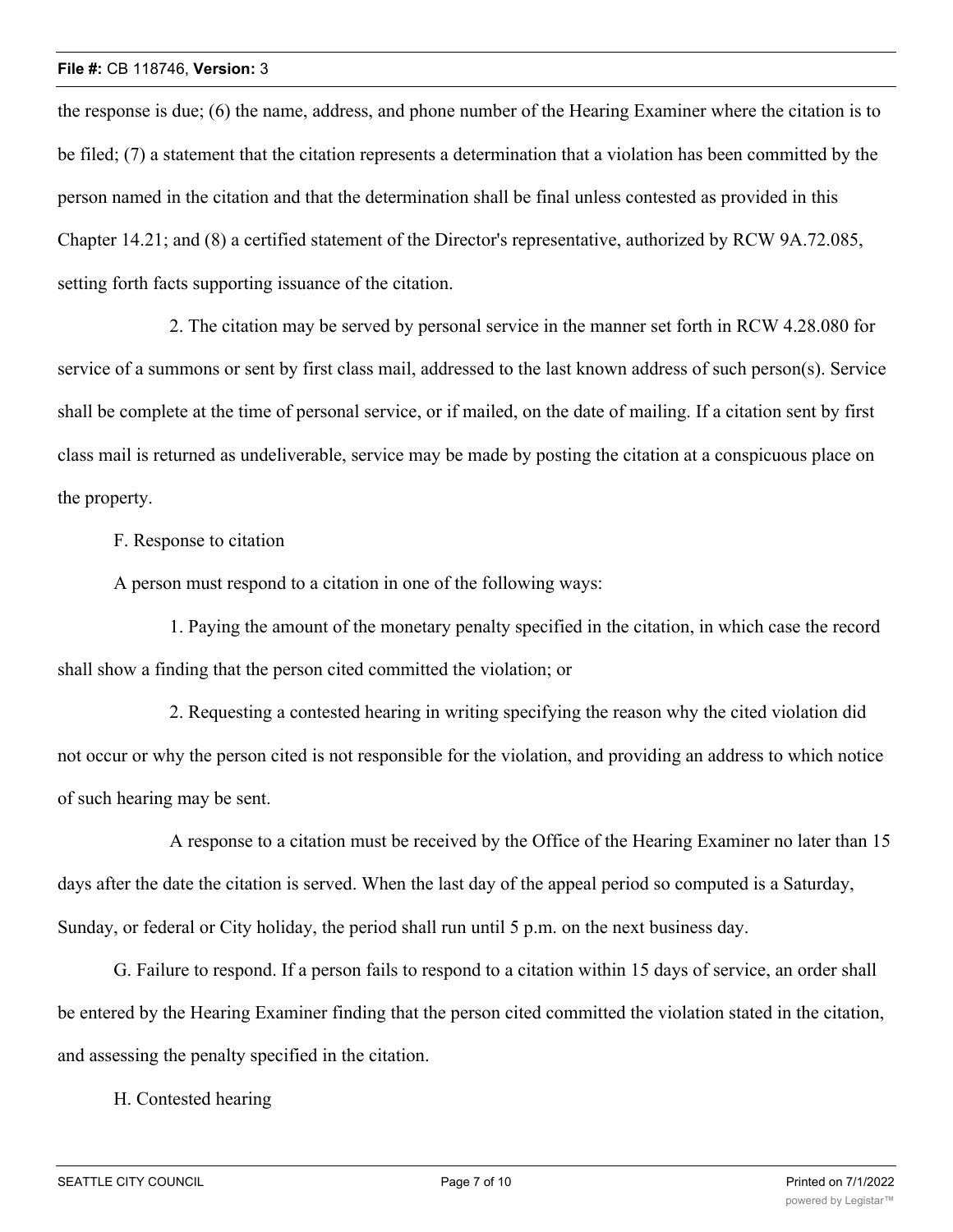1. Date and notice. If a person requests a contested hearing, the hearing shall be held within 60 days after the written response to the citation requesting such hearing is received.

2. Hearing. Contested hearings shall be conducted pursuant to the procedures for hearing contested cases contained in Section 3.02.090 and the rules adopted by the Hearing Examiner for hearing contested cases, except as modified by this Section 14.21.050. The issues heard at the hearing shall be limited to those that are raised in writing in the response to the citation and that are within the jurisdiction of the Hearing Examiner.

3. Sufficiency. No citation shall be deemed insufficient for failure to contain a detailed statement of the facts constituting the specific violation which the person cited is alleged to have committed or by reason of defects or imperfections, provided such lack of detail or such defects or imperfections do not prejudice substantial rights of the person cited.

4. Amendment of citation. A citation may be amended prior to the conclusion of the hearing to conform to the evidence presented if substantial rights of the person cited are not thereby prejudiced.

5. Evidence at hearing. The certified statement or declaration authorized by RCW 9A.72.085 shall be prima facie evidence that a violation occurred and that the person cited is responsible. The certified statement or declaration authorized under RCW 9A.72.085 and any other evidence accompanying the report shall be admissible without further evidentiary foundation. Any certifications or declarations authorized under RCW 9A.72.085 shall also be admissible without further evidentiary foundation. The person cited may rebut the Department's evidence and establish that the cited violation(s) did not occur or that the person contesting the citation is not responsible for the violation.

6. Disposition. The Hearing Examiner shall determine by a preponderance of the evidence whether the violation occurred. If the Hearing Examiner determines that the violation occurred, the citation shall be sustained and the Hearing Examiner shall enter an order finding that the person cited committed the violation and imposing the applicable penalty. If the Hearing Examiner determines that the violation did not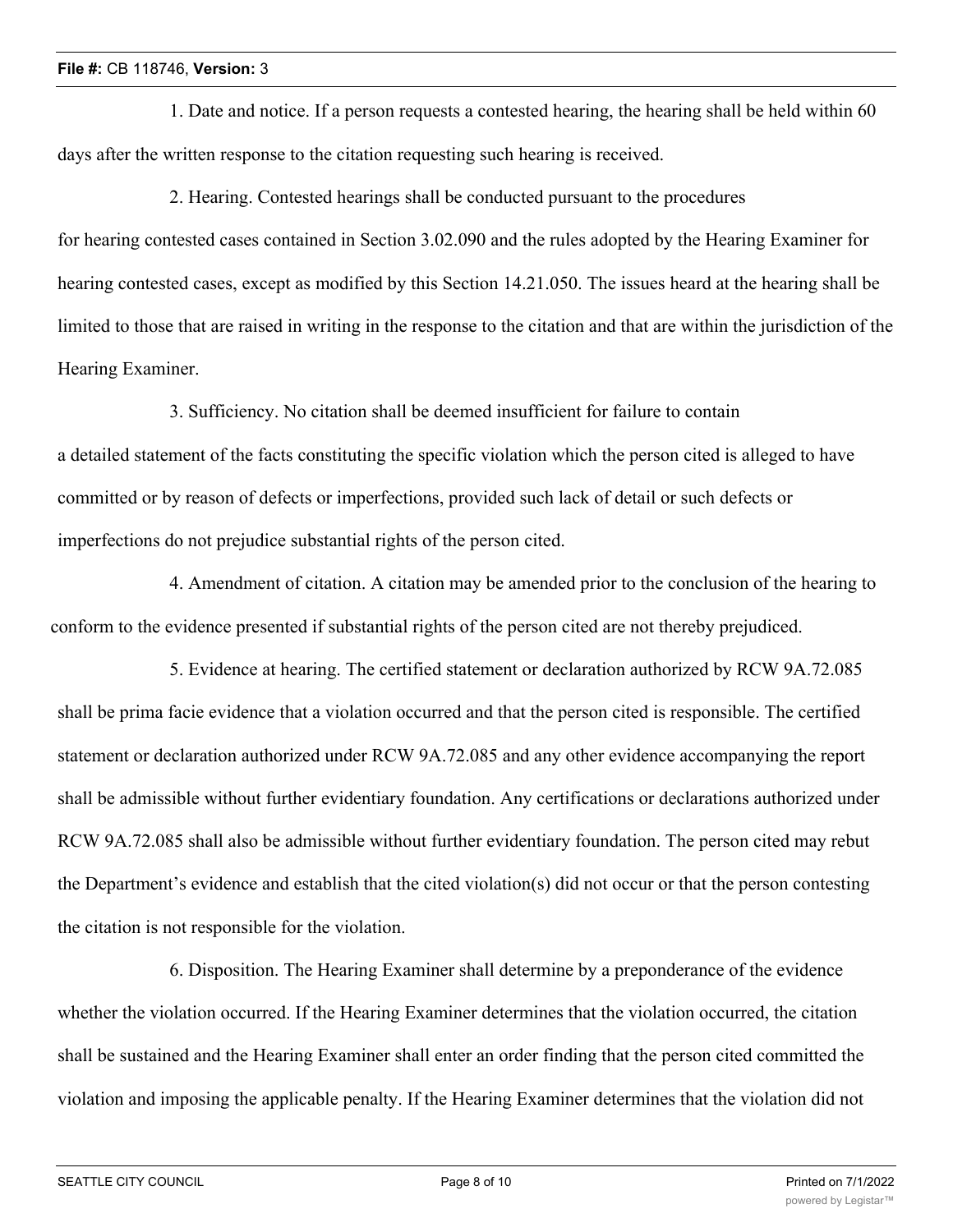occur, the Hearing Examiner shall enter an order dismissing the citation.

7. Final decision. The Hearing Examiner's decision is the final decision of the City.

I. Failure to appear for hearing

Failure to appear for a requested hearing will result in an order being entered finding that the person cited committed the violation stated in the citation and assessing the penalty specified in the citation. For good cause shown and upon terms the Hearing Examiner deems just, the Hearing Examiner may set aside an order entered upon a failure to appear.

J. Penalties

The following penalties shall be assessed for violations of any provision of this Chapter 14.21:

- a. \$500 for the first violation; and
- b. \$1,000 for each subsequent violation.

K. Collection of penalties

If the person cited fails to pay a penalty imposed pursuant to this chapter, the penalty may be referred to a collection agency. The cost to the City for the collection services will be assessed as costs, at the rate agreed to between the City and the collection agency, and added to the penalty. Alternatively, the City may pursue collection in any other manner allowed by law.

Section 2. The provisions of this ordinance are declared to be separate and severable. The invalidity of any clause, sentence, paragraph, subdivision, section, or portion of this ordinance, or the invalidity of its application to any person or circumstance, does not affect the validity of the remainder of this ordinance or the validity of its application to other persons or circumstances.